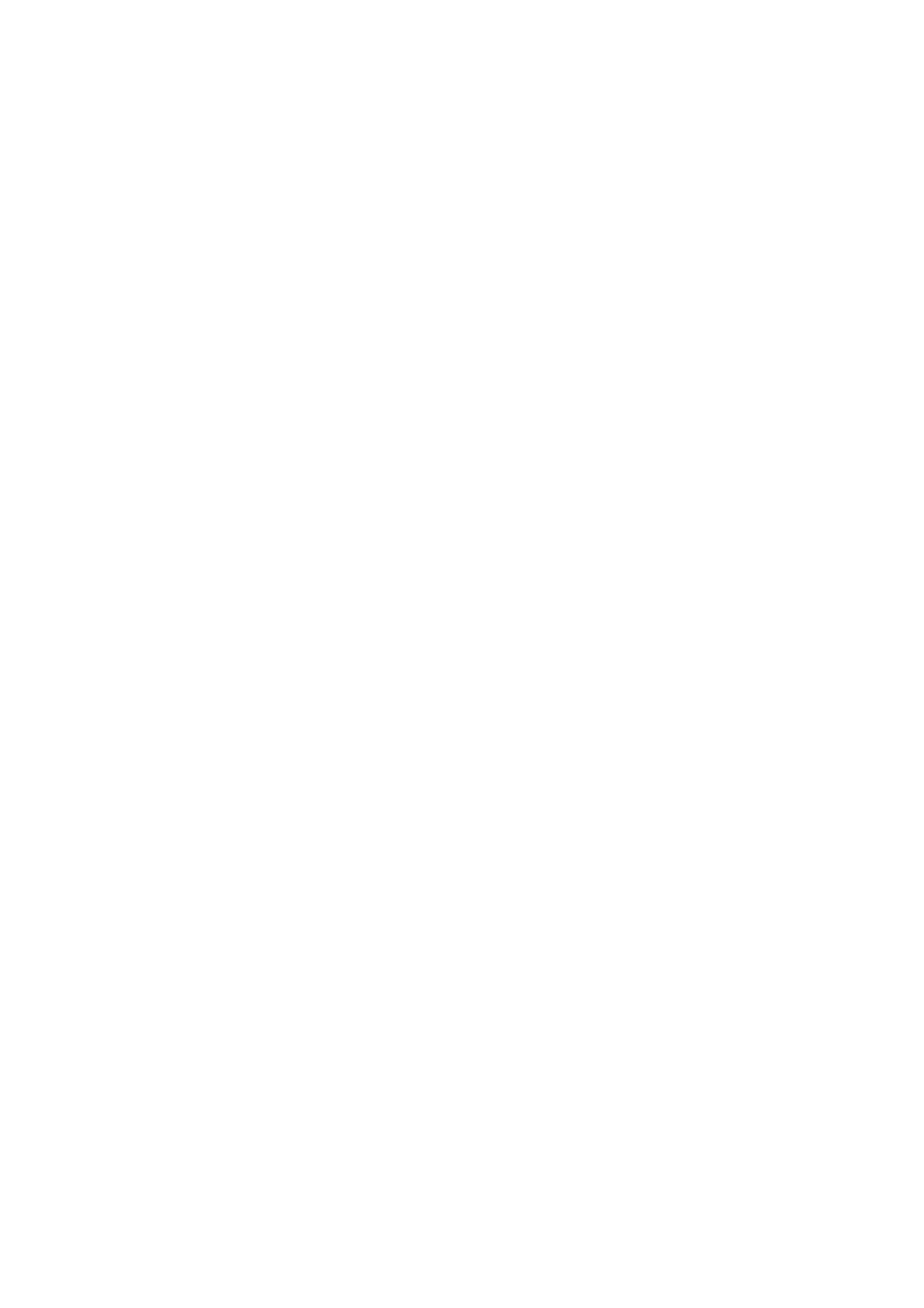# BERMONDSEY STREET CONSERVATION **AREA APPRAISAL**

ROGER EVANS ASSOCIATES for LONDON BOROUGH OF SOUTHWARK

JAMUARY 2003

Roger Evans Associates 59-63 High Street Kidlington Oxford OX5 2DN Tel: 01865 377030 Fax: 01865 377050 Email: urbandesign@rogerevans.com

Ref: 459\_Southwark/Report/Berm11.doc Prepared by: RW Checked by: KK Issued: 20-1-03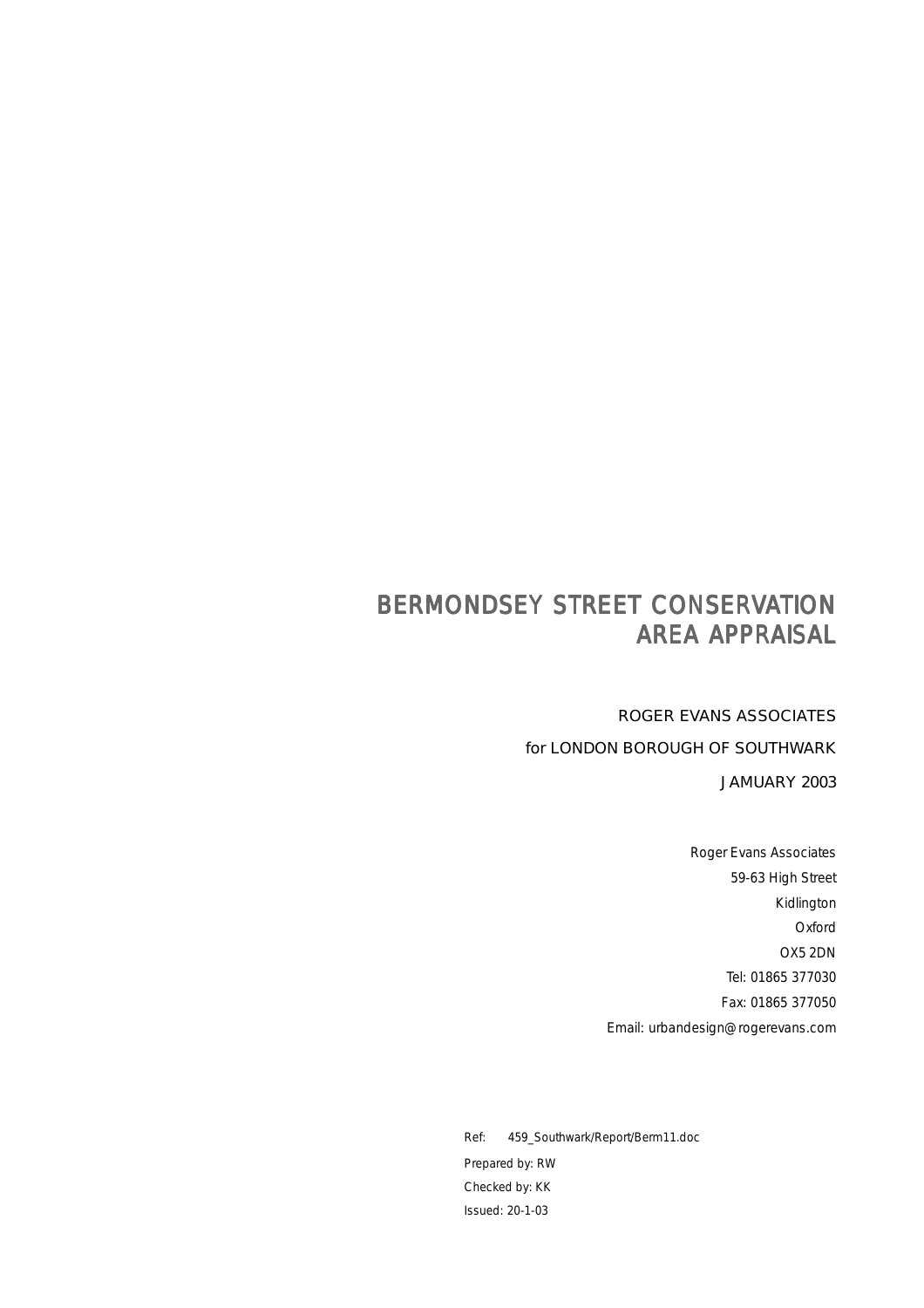|      | 1. INTRODUCTION                     | 1              |
|------|-------------------------------------|----------------|
| 1.1. | Purpose                             | $\mathbf{1}$   |
| 1.2. | Arrangement of this document        | $\mathbf{1}$   |
| 1.3. | Bermondsey Street Conservation Area | $\overline{2}$ |
| 1.4. | <b>Planning History</b>             | $\overline{2}$ |
|      | 2. HISTORICAL BACKGROUND            | 5              |
| 2.1. | Before the 19th Century             | 5              |
| 2.2. | 19th century industrialisation      | $\overline{7}$ |
| 2.3. | 20th Century                        | 8              |
| 2.4. | Sub Area 1                          | 11             |
| 2.5. | Sub Area 2                          | 12             |
| 2.6. | Sub Area 3                          | 13             |
| 2.7. | Sub Area 4                          | 13             |

# 3. 14

| THE CHARACTER AND APPEARANCE OF THE AREA<br>14 |                                                |    |  |  |
|------------------------------------------------|------------------------------------------------|----|--|--|
| 3.1.                                           | <b>Broad Context</b>                           | 14 |  |  |
| 3.2.                                           | Sub Area 1 - Bermondsey Street                 | 16 |  |  |
| 3.3.                                           | Sub area 2 - Grange Walk                       | 26 |  |  |
| 3.4.                                           | Sub area 3 – Weston Street/Snowsfields         | 29 |  |  |
| 34<br>Sub area 4 - Tower Bridge Road           |                                                |    |  |  |
|                                                |                                                |    |  |  |
|                                                | 4. AUDIT                                       | 38 |  |  |
| 4.1.                                           | Listed buildings                               | 38 |  |  |
| 4.2.                                           | Sub Area 1 - Bermondsey Street north           | 38 |  |  |
| 4.3.                                           | Sub Area 1 - Bermondsey Street south           | 41 |  |  |
| 4.4.                                           | Sub Area 2 - Grange Walk and Bermondsey Square | 42 |  |  |
| 4.5.                                           | Sub Area 3 - Weston Street area                | 43 |  |  |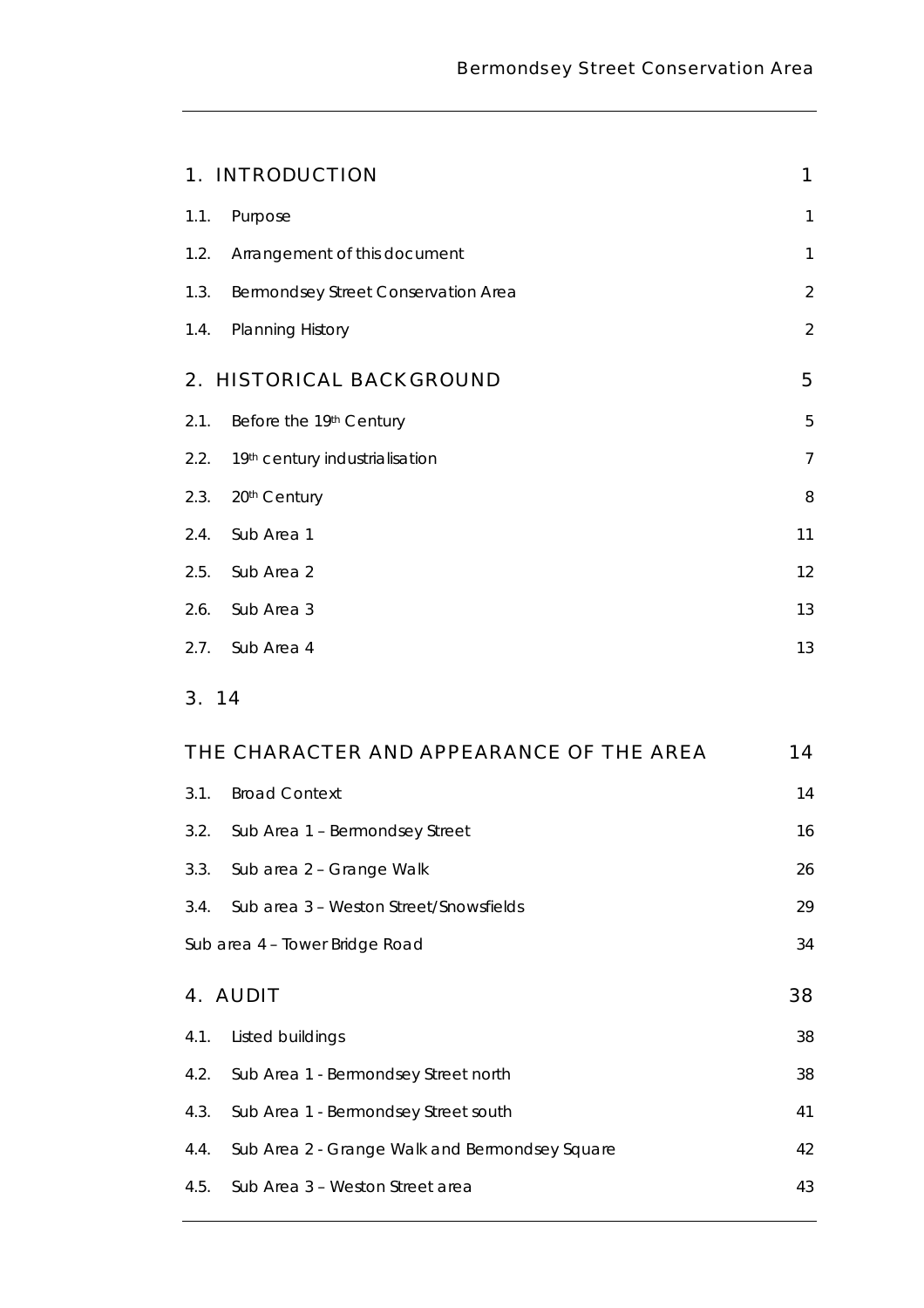|                             |                                       | <b>Introduction</b> |
|-----------------------------|---------------------------------------|---------------------|
| 4.6.                        | Sub Area 4 - Tower Bridge Road area   | 46                  |
| Archaeology.                |                                       | 48                  |
| Environmental improvements  |                                       | 49                  |
|                             | Improvements to buildings             | 49                  |
| Potential development sites |                                       | 50                  |
|                             | <b>5. GUIDELINES</b>                  | 52                  |
| 5.1.                        | Introduction                          | 52                  |
| 5.2.                        | Development form and Urban morphology | 52                  |
| 5.3.                        | Public Realm                          | 55                  |
| 5.4.                        | Improvements and repairs              | 56                  |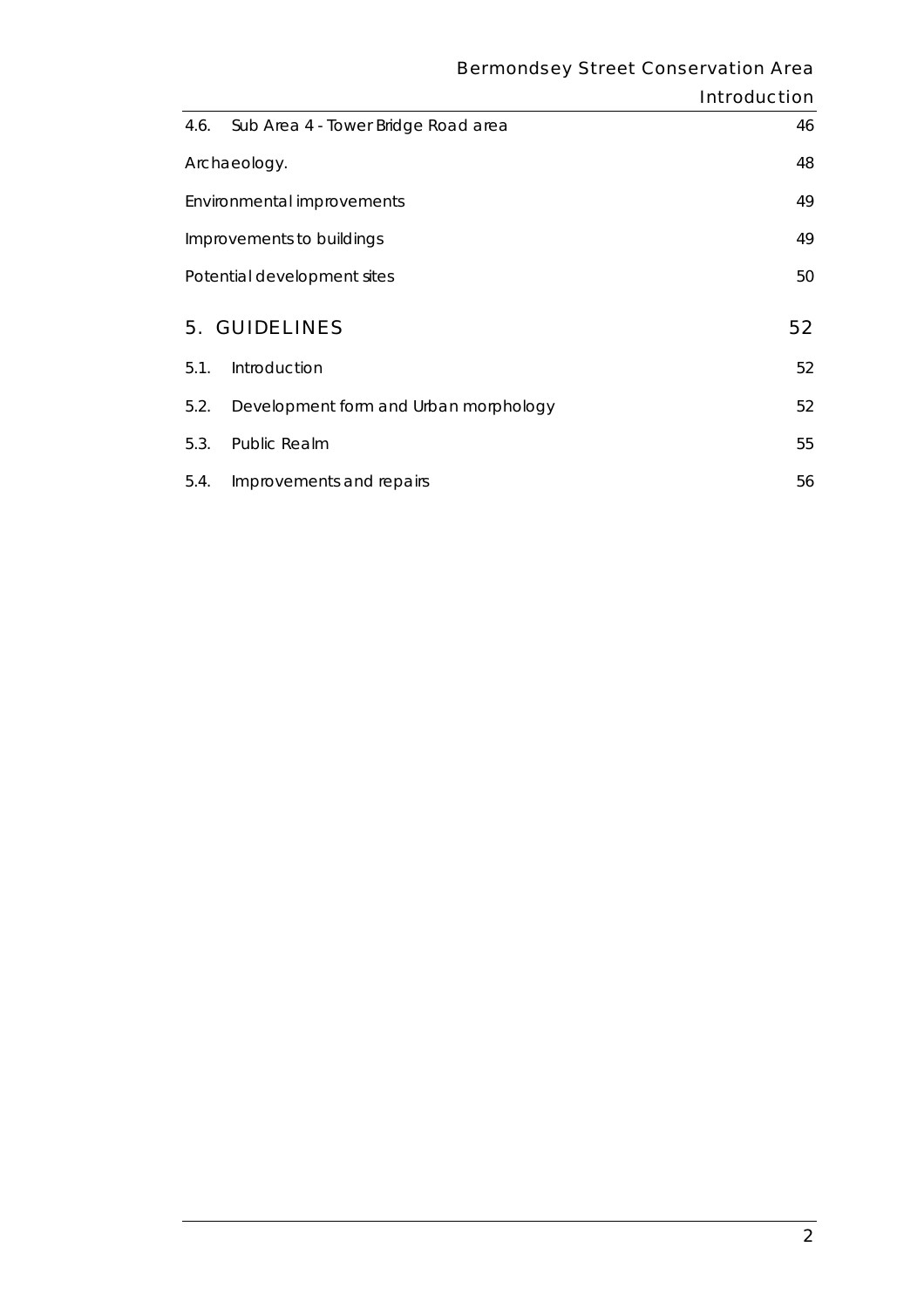## Bermondsey Street Conservation Area Introduction



Sub Area 1: based on the mediaeval Bermondsey Street Sub Area 2: based on the site of Bermondsey Abbey and 17th Century houses of Grange Walk Sub Area 3: separated from Bermondsey Street by Leathermarket gardens: later 18th Century redevelopment

Sub Area 4: separated from Bermondsey Street by Tanner Street Gardens: redeveloped in 1890's to build new road to Tower Bridge

**Figure 1** *Figure 1 Bermondsey Street Conservation Area and sub-areas: 1:5,000*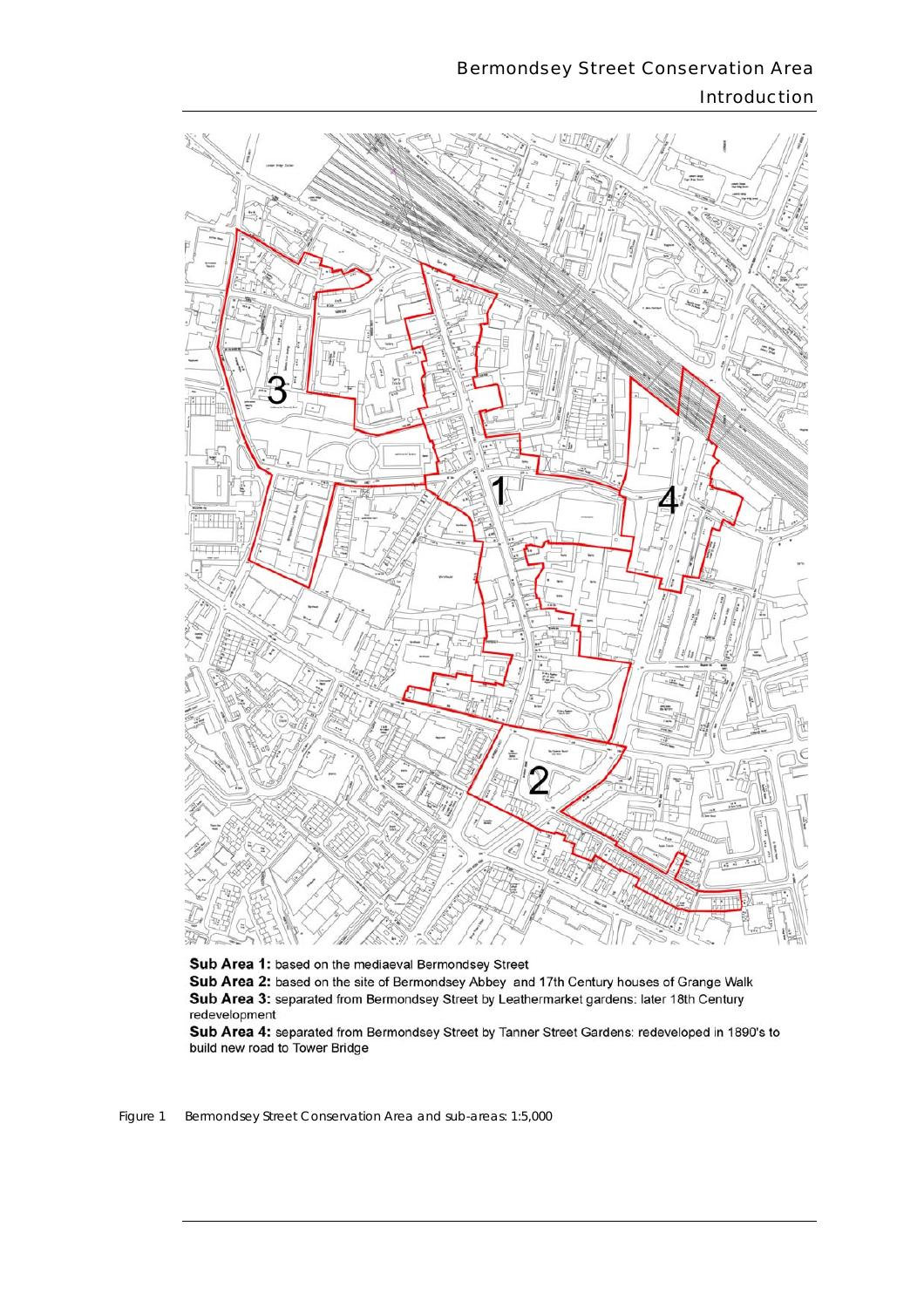## 1. INTRODUCTION

#### 1.1. Purpose

- approach to its preservation and enhancement. It is intended to assist 1.1.1. The purpose of this statement is to provide an account of the Bermondsey Street Conservation Area and a clear indication of the Borough Council's and guide all those involved in development and change in the area, and will be used by the council in assessing the design of development proposals.
- area. Buildings and Conservation Areas) Act, 1990 (Sections 69 to 78). 1.1.2. The statutory definition of a Conservation Area is an "area of special architectural or historic interest, the character or appearance of which it is desirable to preserve or enhance." Conservation Areas are normally centred on listed buildings and pleasant groups of other buildings, open space, or an historic street pattern. A town space or features of archaeological interest may also contribute to the special character of an It is, however, the character of areas, rather than individual buildings, that such a designation seeks to preserve or enhance. The most recent legislation dealing with Conservation Areas is the Planning (Listed
- the Conservation Area. In doing this the emphasis will be on control rather than prevention, to allow the area to remain alive and prosperous but at the same time to ensure that any new development accords with its 1.1.3. Planning legislation requires that special attention shall be paid to the desirability of preserving or enhancing the character or appearance of special architectural and visual qualities.
- 1.1.4. This statement has been prepared following guidance given by English Heritage in their note "Conservation Area Appraisals". For the purpose of this statement, the Conservation Area is divided into four sub-areas shown on figure 1.

#### 1.2. Arrangement of this document

 details and building types to be found in the area. Section 3 then goes on to describe each sub-area with specific reference to architectural and 1.2.1. Following the Introduction, Section 2 provides a brief history of the area and its development. Section 3 starts with a broad appraisal of its character and appearance, with reference to the range of materials, historic qualities, views and townscape, the character and relationship of public and green spaces, and any elements that detract from the Conservation Area. Section 4 provides an audit of the features of special interest of the area, including listed buildings, particular groups of unlisted buildings, and trees, planting and other streetscape elements. Section 5 provides guidelines for future development and change in the Conservation Area.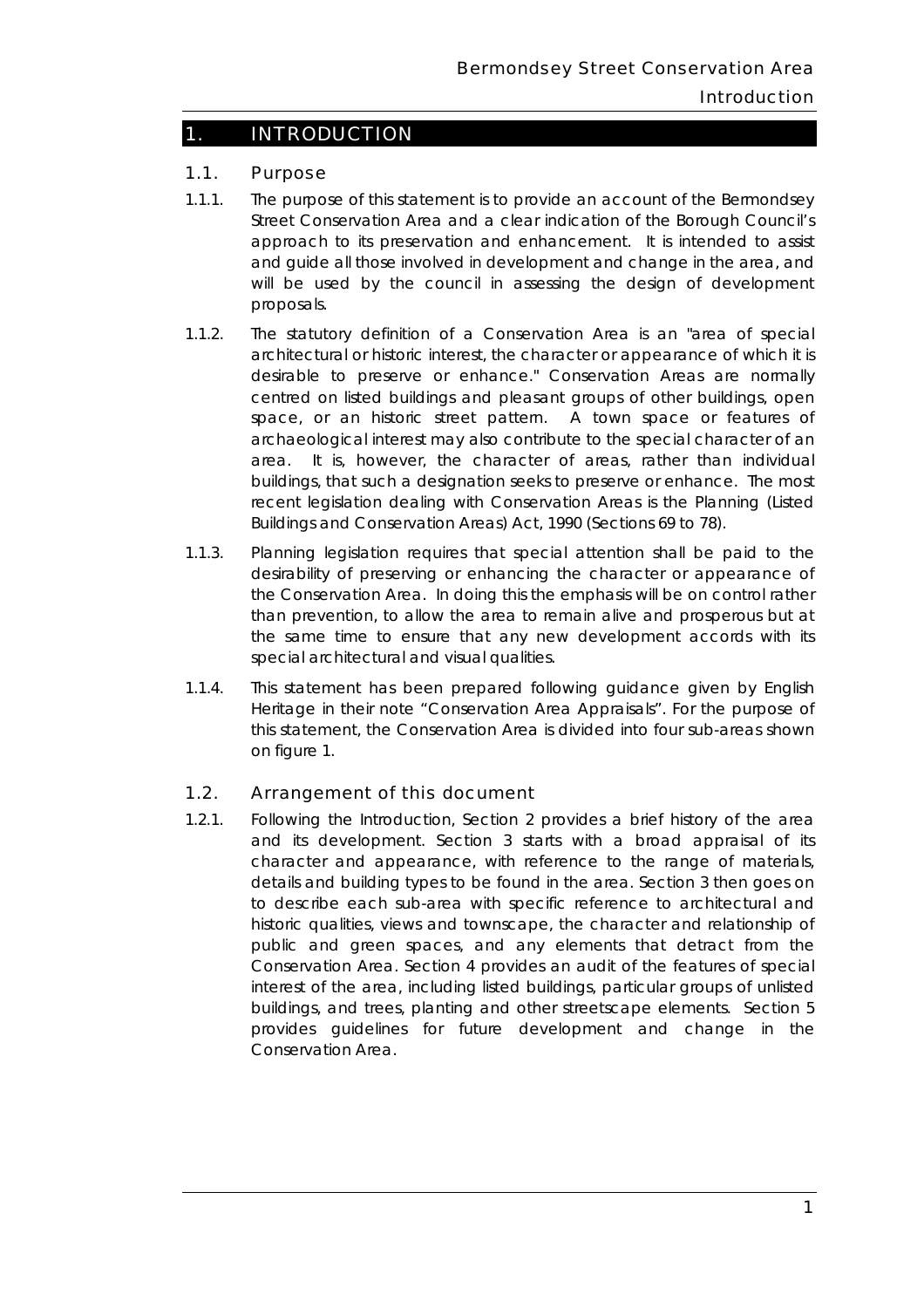### 1.3. Bermondsey Street Conservation Area

#### Location

Bridge Road. Long Lane / Abbey Street, crosses it near its southern end. north, and the Tooley Street Conservation Area lies immediately to the 1.3.1. The Bermondsey Street Conservation Area is centred on Bermondsey Street itself, running north-south from St. Thomas Street / Crucifix Lane to Tower The area abuts the main railway line into London Bridge station in the north side of the line.

#### **Topography**

 datum. With its proximity to the river, this fact has had some effect on its the streets to the north of the Conservation Area. 1.3.2. The area is very level and low lying, between 2 and 4 metres above OS historical development. However, the natural topography has little direct visual impact on the character of the area and the main physical element is the artificial one of the railway viaduct, brought in at high level above

#### 1.4. Planning History

 1.4.1. Bermondsey Street Conservation Area was originally designated in 1972 by the Greater London Council under the Civic Amenities Act 1967. It included Bermondsey Street, Bermondsey Square and parts of Long Lane and Grange Walk. It was subsequently extended to its present boundaries in October 1991 and December 1993.

#### Unitary Development Plan Policies

 adopted in 1995. There are three policies in the Plan that relate to the 1.4.2. The Unitary Development Plan for the London Borough of Southwark was conservation, protection and enhancement of areas of character, buildings, ancient monuments, historic areas, parks and gardens of environmental quality, architectural interest and historical importance.

#### POLICY E.4.1: Conservation Areas

 and extend existing Conservation Areas. The Council will seek to preserve Council will prepare guidelines to identify their special qualities. buildings and the contribution which they make to the special interest of 1.4.3. 'Where appropriate, the Council will designate new Conservation Areas and enhance the character and appearance of Conservation Areas. The Identification of the special architectural and historic qualities of an area will be based on detailed analysis of the area. This will include the architectural and historic quality, character and coherence of the the area."

#### POLICY E.4.2: Proposals Affecting Conservation Areas

- 1.4.4. 'Conservation Area Consent for demolition in Conservation Areas will not normally be granted except where certain conditions are met. These conditions are as follows:
	- i) Consent will not normally be given for the redevelopment of, or partial demolition of buildings, or part of buildings which make a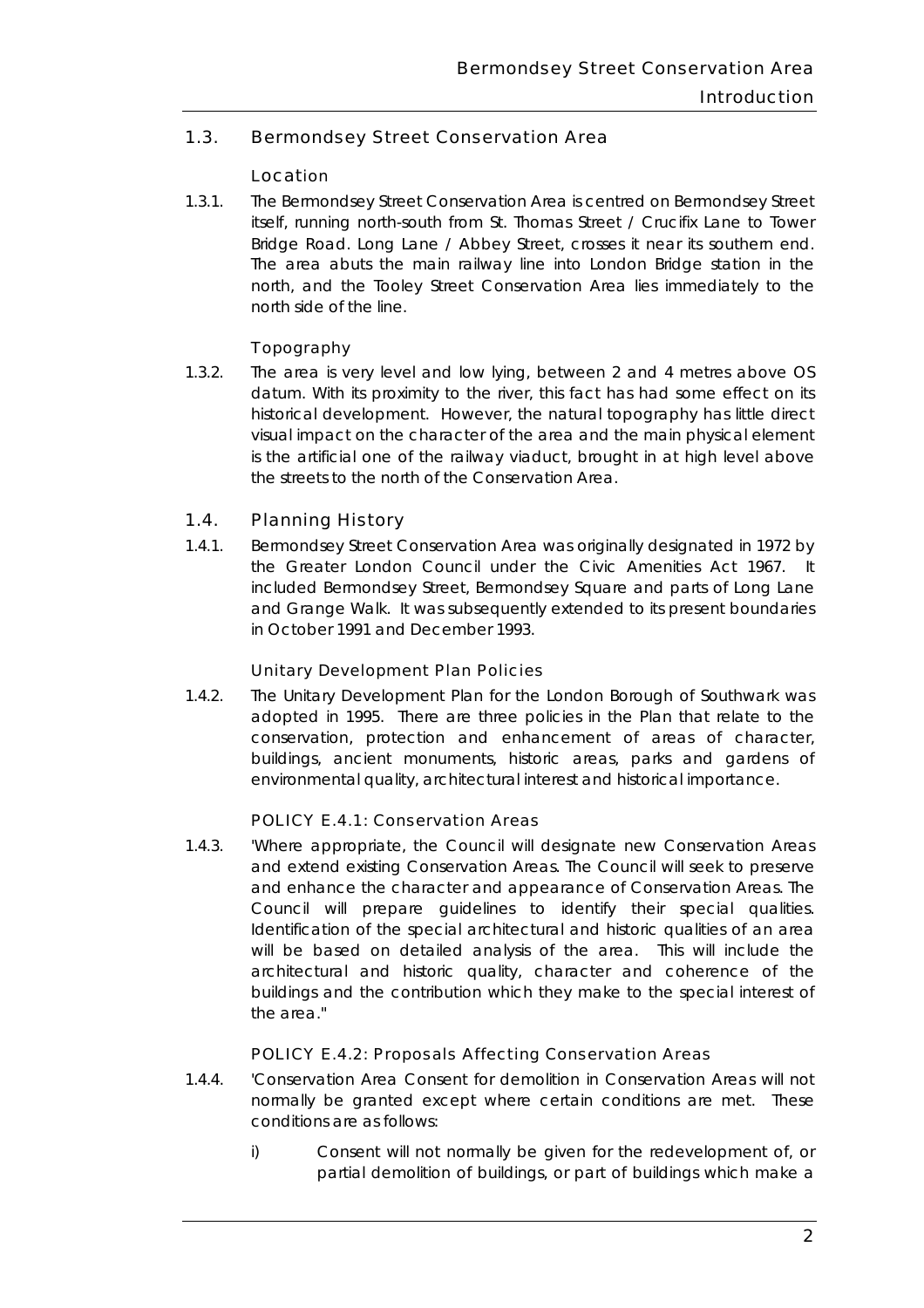positive contribution to the character or appearance of the Conservation Area;

 building to be demolished or partially demolished. Demolition is ii) There are acceptable and detailed plans for the site of the not to be undertaken before a contract for the carrying out of the works of redevelopment has been made, and planning permission has been granted for the development.

#### POLICY E.4.3: Conditions for Planning Permission in Conservation Areas

- 1.4.5. 'Planning permission for proposals affecting Conservation Areas will not normally be granted except where certain conditions are met. These conditions are as follows:
	- i) The design of any new development or alteration demonstrates that a high priority has been given to the objective of positively preserving or enhancing the character or appearance of the Conservation Area;
	- ii) Proposals should pay special regard to historic building lines, scale, height, and massing, traditional patterns of frontages, vertical or horizontal emphasis, plot widths and detailed design e.g. the scale and spacing of window opening, and the nature and quality of materials;
	- iii) Schemes should be drawn up in detail (outline applications will normally not be accepted);
	- iv) Drawings of the proposals should show the proposed development in its setting and indicate any trees to be retained, lost or replaced,
	- v) A proposal for a site adjacent to or outside a Conservation Area will be unacceptable if it would have a significant adverse impact on the character and appearance of the Conservation Area;
	- vi) The proposed use will not adversely affect the character or appearance of the Conservation Area.'
- new plan has been placed on deposit. It is expected that the new plan will be adopted late in 2004. The new draft Unitary Development Plan, also – including design and heritage conservation – and for differenent areas. 1.4.6. The Unitary Development Plan is currently under review. A First Draft of the known as "The Southwark Plan", is supported by a number of supplementary planning guidance documents relating to different themes

#### Policy 4.3.1: Supplementary Planning Guidance Clean and Green

 attention to the desirability of preserving or enhancing the character of 1.4.7. In exercising its powers under the Planning Acts 9 and Part 1 of the Historic Buildings and Ancient Monuments Act 1953, the council must pay special appearance of its conservation areas. In Southwark this requirement is satisfied in a number of ways including the formation of conservation policy (UDP), production of supplementary planning guidance and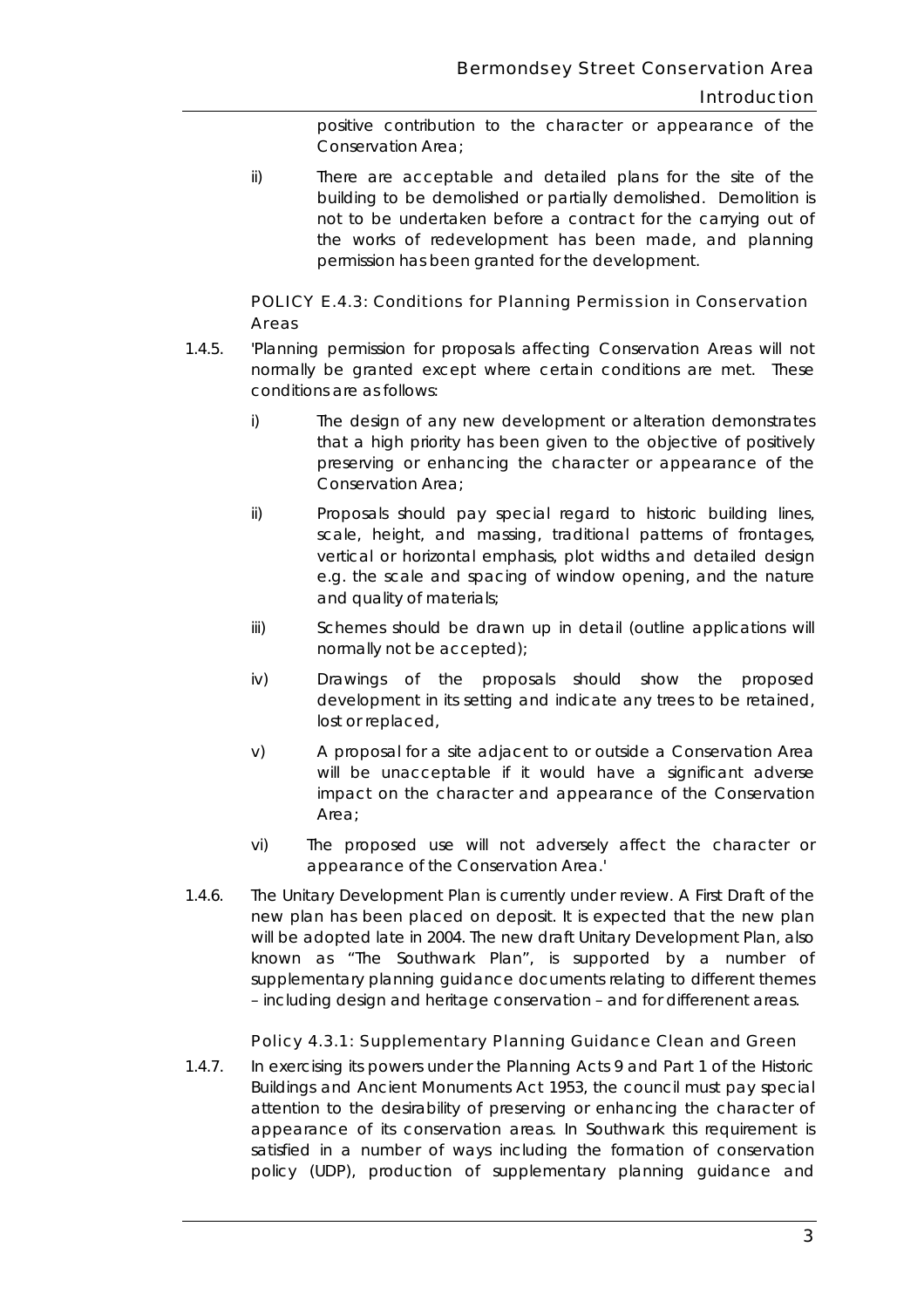#### **Introduction**

character assessments, and in assessment of applications for planning permission and Conservation Area Consent.

#### Policy 4.3.2: Supplementary Planning Guidance Clean and Green

 $1.4.8.$ The Council is required from time to time to formulate and publish proposals for the preservation and enhancement of its conservation areas, and to undertake local public consultation on such proposals

#### Policy 6.2: Information Requirements

- should describe how the proposal will preserve or enhance the 1.4.9. Outline proposals are not acceptable for any applications affecting listed buildings or conservation areas. Design statements will be required with all applications affecting listed buildings or conservation areas. The statement conservation area or listed building. More information on Design Statements is available in Council's design and sustainability SPG's. Consent will not be granted for any demolition or alterations with detail proposals for:
	- i) The protection of any retained fabric;
	- ii) An acceptable replacement scheme;
	- iii) Work requiring listed building consent without a detailed statement setting out the justification, design approach and methods for the work
- 1.4.10. Information on the review of the Unitary Development Plan, including electronic versions of the plan and supplementary planning guidance, can be found on the Council's website at www.southwark.gov.uk/udp

#### Further Information

*This document is not exhaustive, and further advice and information can be obtained from the Planning Department, London Borough of Southwark.*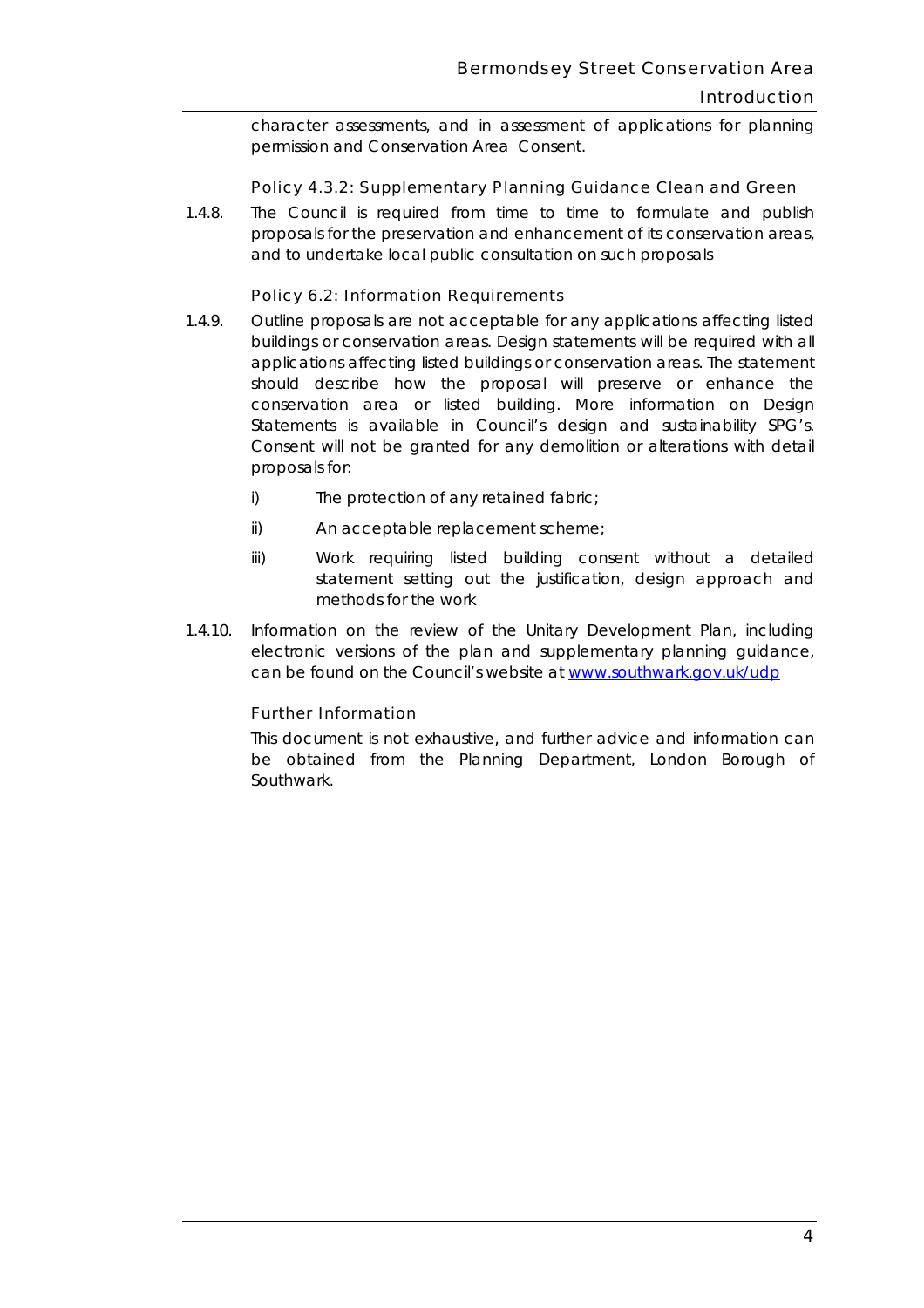#### Historical Background

# 2. HISTORICAL BACKGROUND

#### 2.1. Before the 19th Century

#### **Origins**

2.1.1. Bermondsey was listed in the Domesday Book (1086), deriving its name were discovered during excavations of the mediaeval abbey prior to the from Ey,Beormund's Ey, or 'Beormund's Ey, island'. The name described the original settlement, which was on high land in the south of the Conservation Area amid marshes and streams that almost surrounded it. West of the area, Borough and the London Bridge area have a history dating to Roman times. Roman inhumations and other features have been found in Bermondsey. Within the Conservation Area, Saxon stone coffins construction of Tower Bridge Road, and it is believed that a small monastery existed around 700 AD.

#### Mediaeval period – Bermondsey Abbey

- 2.1.2. In 1086 Bermondsey was part of a royal manor belonging to King William cross near the Thames. and consisted of a settlement and farmland. There was also a new church – St Saviours, around which Bermondsey Priory was founded in 1082 by Aylwin Child. The monks of Bermondsey were of the Cluniac order who in 1117, according to the Annals of Bermondsey Abbey (1433), found a holy
- 2.1.3. Subsequently the Abbey became a destination for pilgrims, who reached the Abbey via London Bridge and along Bermondsey Street from the north, or via Long Lane from the west. Bermondsey became one of the principal religious houses in the country and was elevated to the status of Abbey in 1399. It owned most of the land around it until it was dissolved in 1538 by Henry VIII.
- became the high street of the village and the Church of St Mary Magdalene (now the oldest building in Bermondsey) was built for the people who lived and worked on the abbey land. 2.1.4. The Bermondsey Street Conservation Area includes the area that grew up around Bermondsey Abbey – the square itself is on the site of the inner courtyard. Housing grew up around the Abbey for ordinary people who worked there, and in 1597 Bermondsey was described in Gerarde's Herbal as a country village. From its origins as a pilgrims' trail, Bermondsey Street
- people who lived and worked on the abbey land.<br>2.1.5. The first rector of St Mary Magdalene was John de Ecclesia in 1291. Between 1675 and 1679 most of the church was rebuilt incorporating its 15th century tower. The west front was rebuilt in 1830.

#### Establishment of leather working

 place in Southwark to dump their refuse, and so the link with leather materials needed for tanning leather were also at hand: water from the 2.1.6. Southwark always lived in the shadow of The City of London across the river, and provided the support necessary to maintain the capital's metropolitan way of life. As early as 1392, a proclamation gave butchers a working as a by-product of the butchers' trade can be made. The raw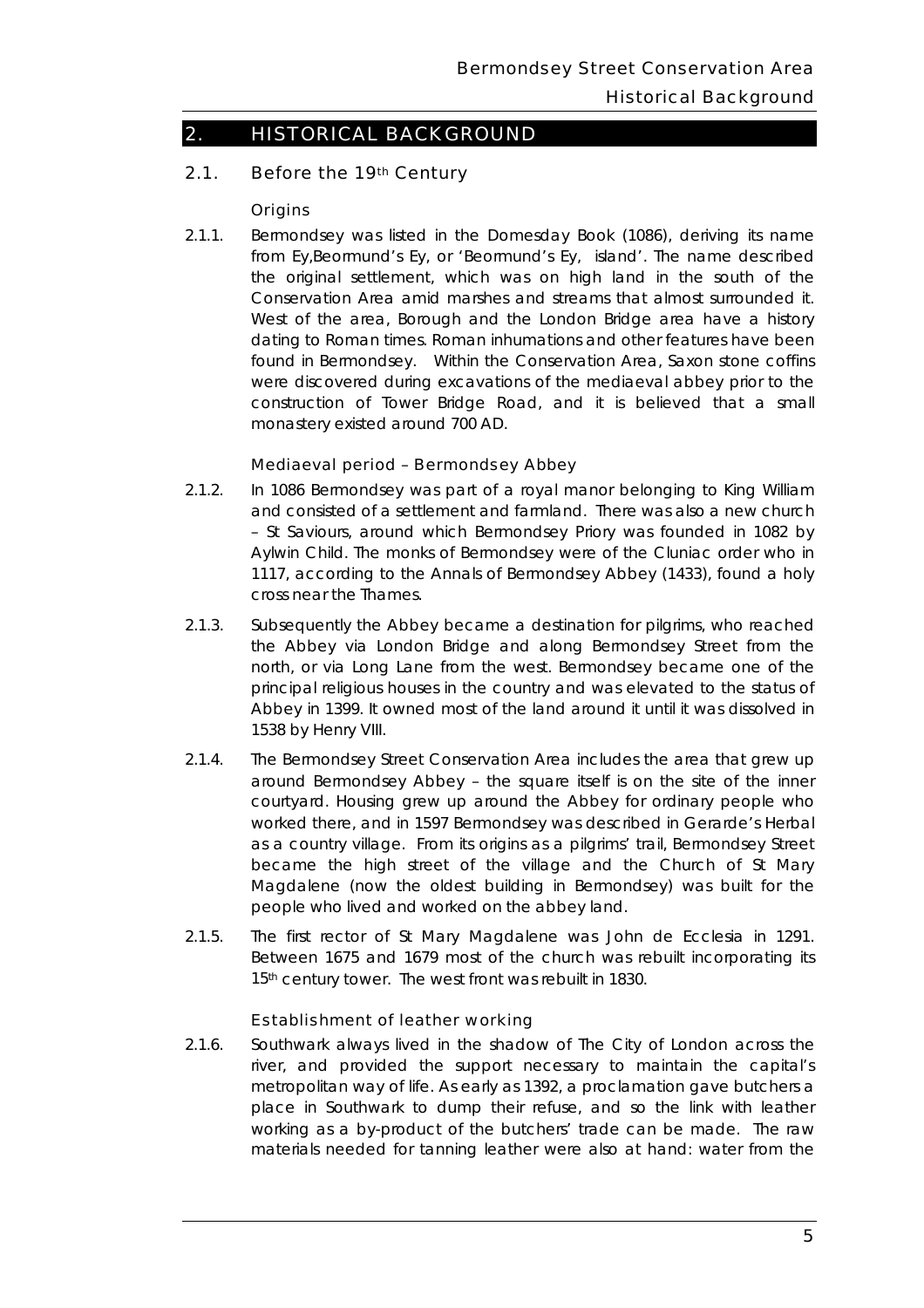tidal streams (notably the Neckinger stream), and oak bark from south London woods.

#### 1500 to 1800

survives. Houses from the 17<sup>th</sup> century still remain in Grange Walk. 2.1.7. Bermondsey became known as a resort from the  $16<sup>th</sup>$  century (see Figure 2). In about 1780, Thomas Keyse developed an art gallery and pleasure garden around a spring near to what came to be known as Spa Road. It was a popular visiting place for people from the City of London and many social events and entertainments took place. New houses were built, including Bermondsey Square, of which only a 19th century fragment



*Figure 2 Illustration recorded as "Entertainments" at Bermondsey Spa (1570), but probably "Marriage Feast at Bermondsey" by Joris Hoefnagel* 



*Figure 3 (left) The Conservation Area overlaid on Brett-James's 1929 map representing the area in 1603. Bermondsey Street is developed about as far as White's Grounds on the eastern side and Lamb Walk on the west. Gardens lie behind most of the frontage.*